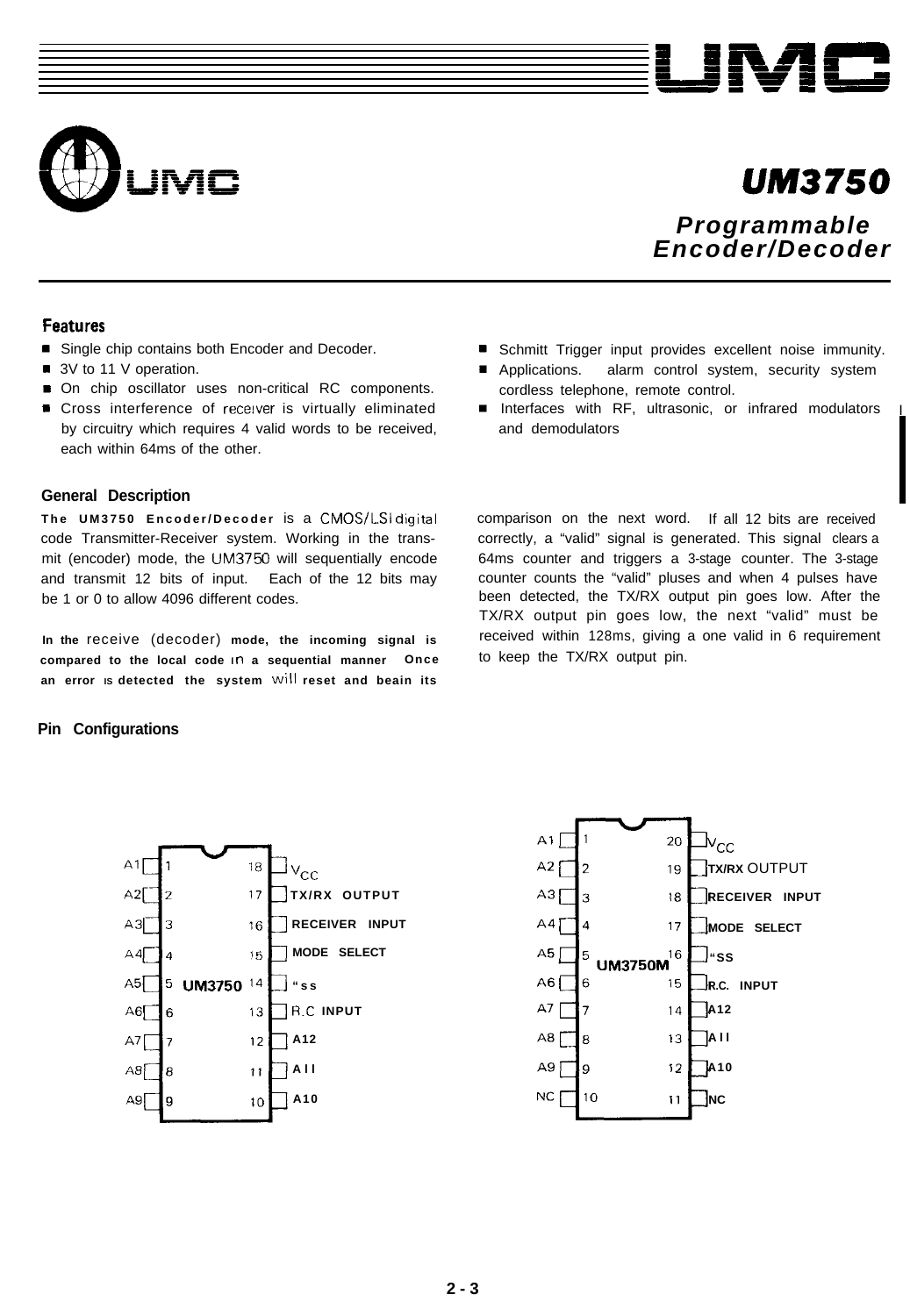

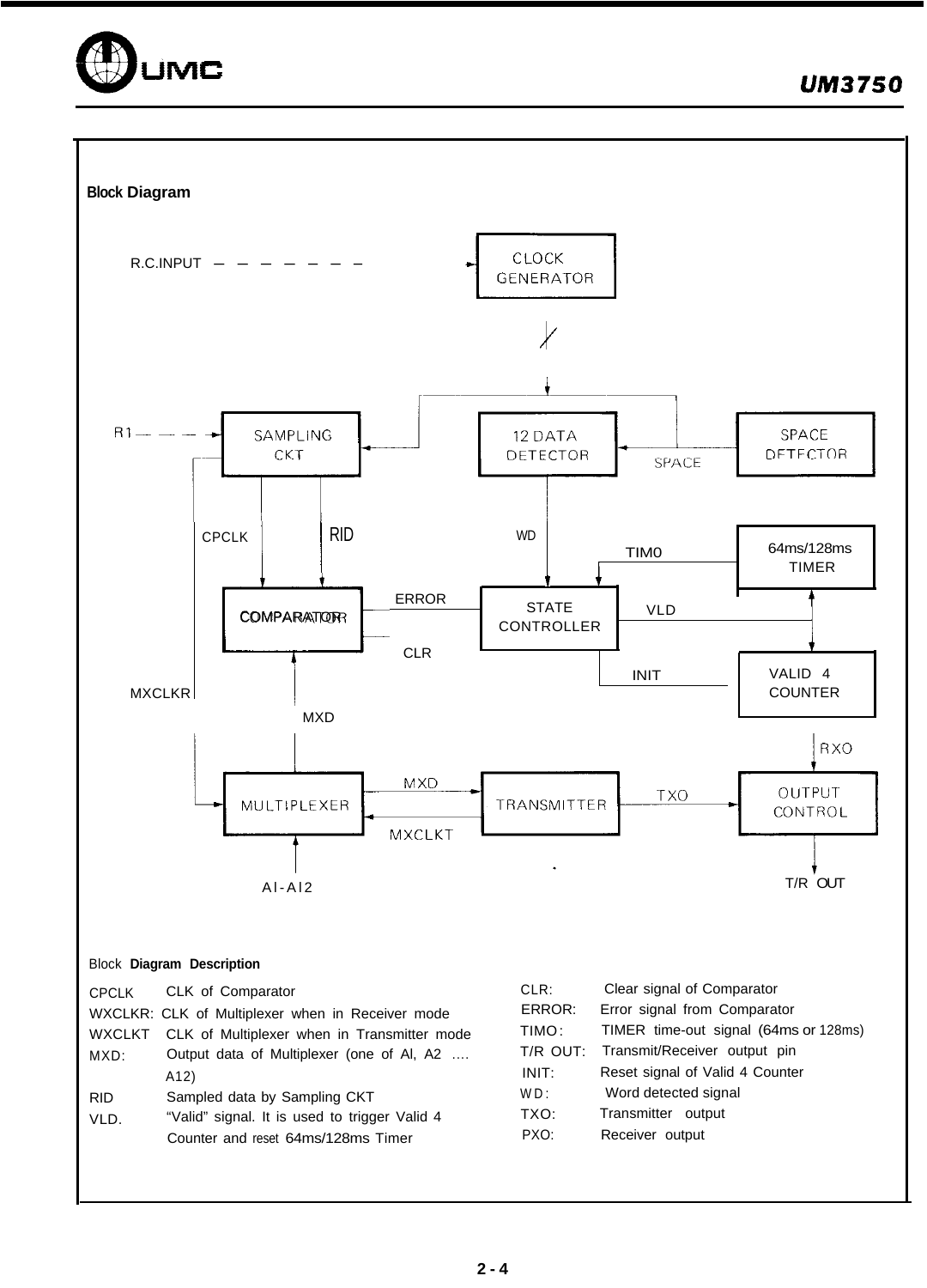

## **Absolute Maximum Ratings\***

| Power Supply Voltage       | $-0$ 3v to 11 $\vee$                       |
|----------------------------|--------------------------------------------|
| Operating Temperature      | $-20$ Deq to 70 Deg C                      |
| Storage Temperature (Tstg) | $-55$ Deg to 150 Deg C                     |
| Applied Voltage on any Pin |                                            |
|                            | $V_{SS}$ –0.3 < $V_{IN}$ $<$ $V_{DD}$ +0 3 |

## **\*Comments**

Stresses above those listed under "Absolute Maximum Ratings" may cause permanent damage to the device. These are stress ratings only. Functional operation of this device at these or any other conditions above those indicated in the operational sections of this specification IS not implied and exposure to absolute maximum rating conditions for extended periods may affect device reliability.

## **D.C. Electrical Characteristics**  $(T_A = 25^\circ C, V_{DD} = 9V \text{ units}$  otherwise specified)

| Parameter                      | Symbol               | Min.                     | Typ. | Max.                     | Unit                       | Condition                                     |
|--------------------------------|----------------------|--------------------------|------|--------------------------|----------------------------|-----------------------------------------------|
| Operating Voltage              | $V_{DD}$             | 3.0                      |      | 11                       | $\vee$                     |                                               |
| <b>Operating Current</b>       | ססי                  |                          |      | 1.2                      | mA                         |                                               |
| Schmitt Trigger<br>Input Level |                      | $V_{SS+4}$               |      | $V_{SS+2}$               | $\vee$                     | Level 1<br>Level 0                            |
| Other Pins<br>Input Level      |                      | $V_{DD-0.5}$<br>$V_{SS}$ |      | $V_{DD}$<br>$V_{SS+0.5}$ | $\vee$                     | Level 1<br>Level 0                            |
| Output Pin<br>Logic Level      | $V_{OH}$<br>$V_{OL}$ | $V_{DD-0.5}$<br>$V_{SS}$ |      | $V_{DD}$<br>$V_{SS+1}$   | $\vee$<br>$\sim$<br>$\vee$ | Isource = $5\mu$ A<br>$Isink = 2mA$           |
| Input Resistor<br>to Vcc       |                      | 200K                     |      | 1.2M                     | Ω                          |                                               |
| Oscillator Frequency           | F                    |                          | 100  |                          | <b>KHz</b>                 | $±15%$ exclusive<br>of external<br>components |

## **Pin Designation**

| Pin No.  | Designation              | Description                                                                                                                                                                                        |
|----------|--------------------------|----------------------------------------------------------------------------------------------------------------------------------------------------------------------------------------------------|
| $1 - 12$ | $AI - A12$               | These data select lines are used to set the addresses of the encoder/decoder<br>pair They have on-chip pull-up resistors.                                                                          |
| 13       | R.C. INPUT               | R.C. input pin for single pin oscillator. A resistor is hooked from this<br>pin to $V_{CC}$ and a capacitor from thispin to GND. The frequency =<br>2/RC                                           |
| 14       | $V_{SS}$                 | The ground pin of the UM3750.                                                                                                                                                                      |
| 15       | MODE SELECT              | Thispin changes the IC from Receive mode to Transmit mode, By<br>grounding this pin the Cis put Into the Receive mode. By connecting<br>to $V_{CC}$ the <i>C</i> is put into the Transmit mode     |
| 16       | <b>RECEIVER</b><br>INPUT | The receiver input receives the digital PCM waveform from the detect<br>circuit.                                                                                                                   |
| 17       | TX/RX<br>OUTPUT          | In the transmit mode, this output pin produces the PCM waveform for<br>transmitting. In the receive mode, this output pin provides the com-<br>parison result and detects low if comparison is ok. |
| 18       | Vcc                      | The positive power supply pin of the UM3750.                                                                                                                                                       |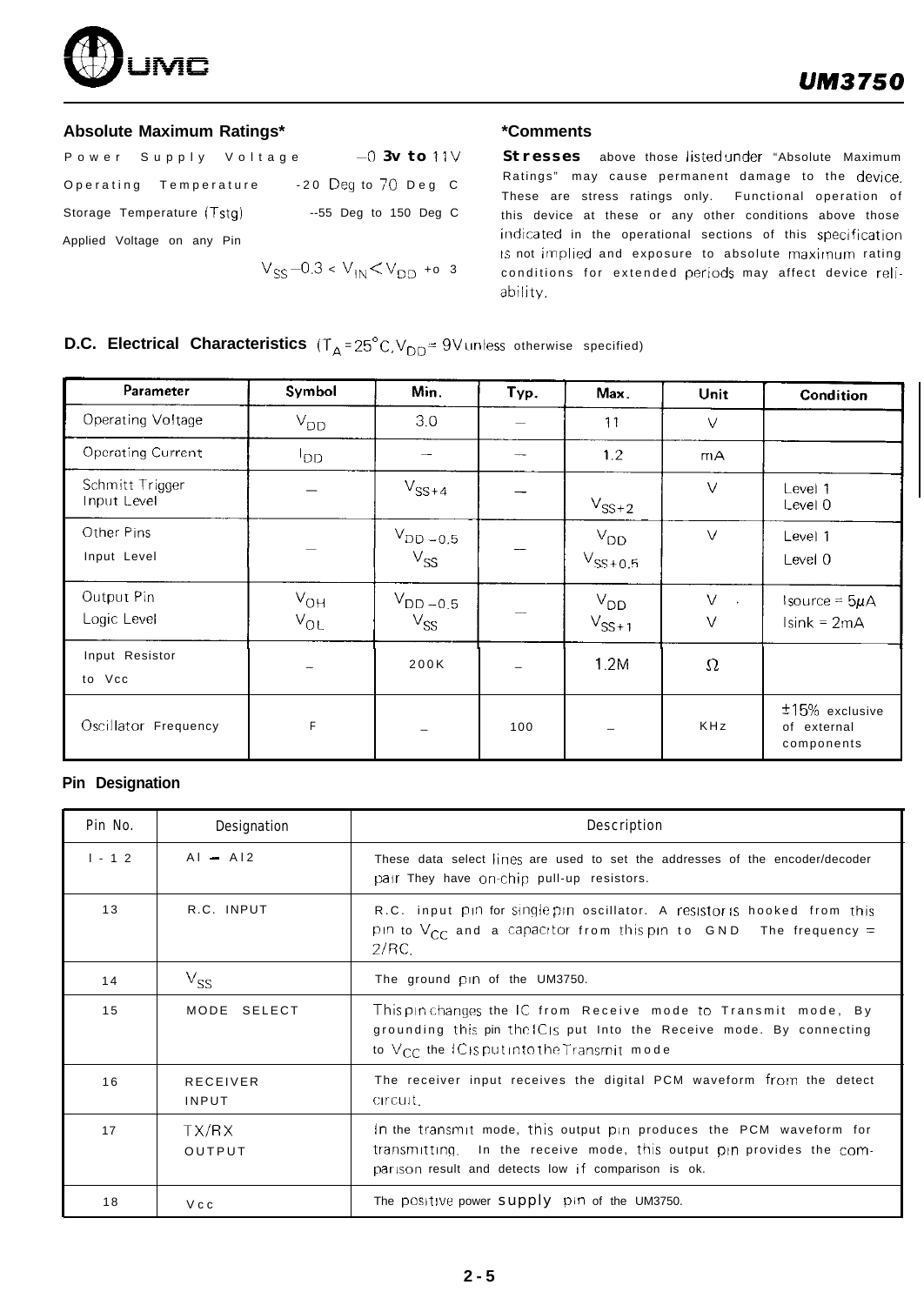

## **Connection Diagram for Transmitter/Receiver**



## **Output Waveform (based on 100 KHz)**